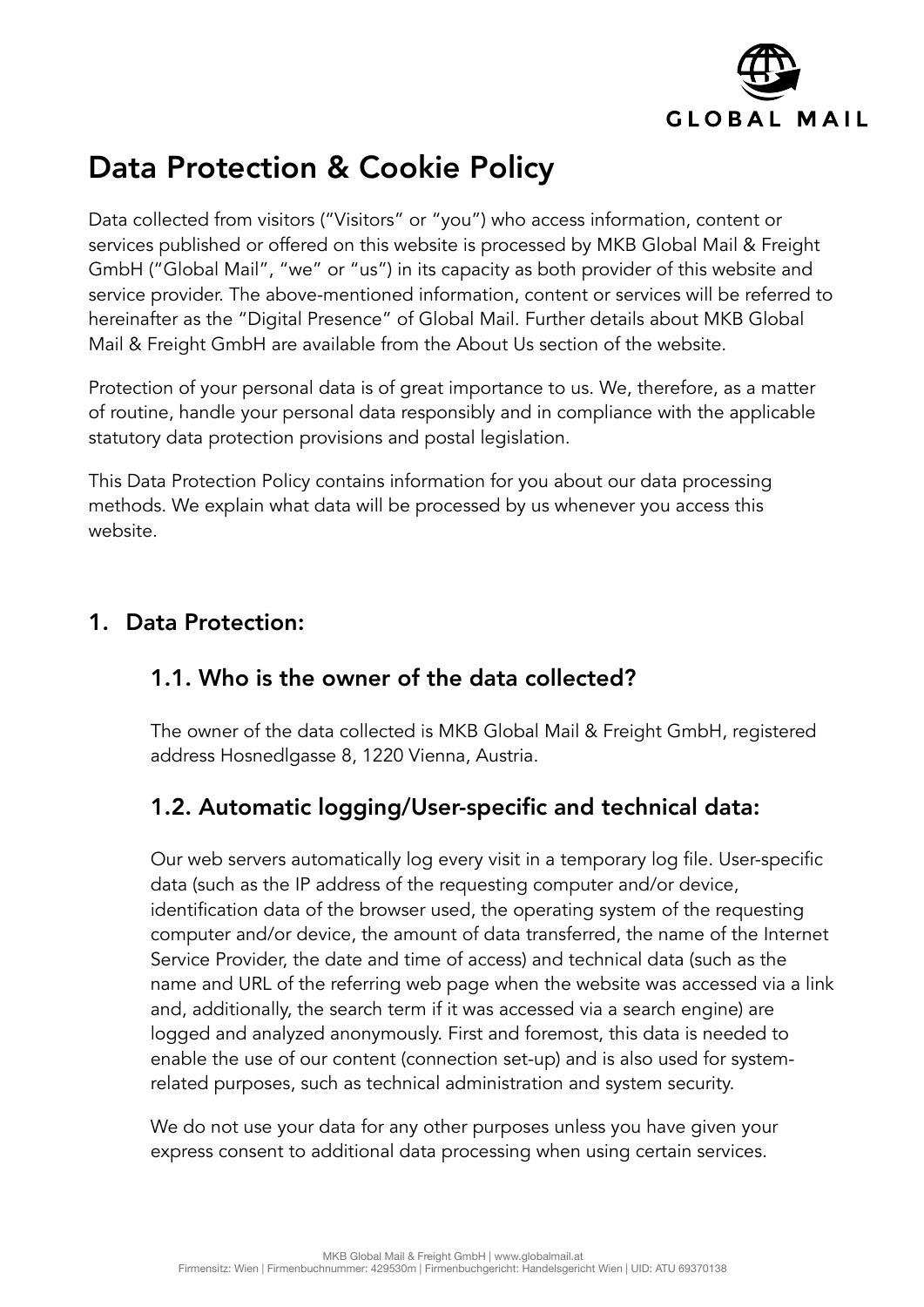## 1.3. How do we use your data?

If, in relation to the services, you provide us with personal data (i.e. data which may be linked to files that can be traced back to individual persons) the following terms will apply. If you provide us with personal data, you guarantee that you have complied with all the applicable laws and regulations relating to the protection of privacy and that said laws and regulations permit the provision of this personal data to us and the processing of this data by us. You will indemnify us against claims from third parties that arise as a result of non-compliance with these laws and regulations. We will only perform the tasks as instructed by you. We will not use the personal data for any other purposes and we will maintain confidentiality in respect of the personal data which we are instructed to process. We shall take adequate technical and organizational measures to protect the personal data against loss or any form of unauthorized processing. We shall be entitled to retain any sub-contractor to perform part or all of the services on our behalf, provided that said sub-contractors apply the same measures as mentioned in this clause.

#### 1.4. Additional data processing/Personal data:

In some cases, to use some of our online services, you must provide some personal data (with or without login). Personal data is information about personal or factual characteristics relating to a specific natural person. This includes information such as your name, address, telephone number, e-mail address, date of birth, employment and job title. We only process personal data when you decide to send it to us; for example, by filling out an online form, as part of a registration, order form, survey, competition, fulfillment of a contract, information request or sending us a message via the contact forms.

In these cases, we will only ask you to provide the personal data we require to perform the services we provide. The information you provide us with will be recorded in our IT systems.

## 2. Cookie Policy:

#### 2.1. What are cookies?

A cookie is a small text file containing data for technical session logging and enabling us to store information related to your computer and/or device for the duration of your utilization of the Digital Presence. Cookies help us to determine how frequently our website pages are accessed as well as the number of users. Cookies also allow us to tailor the Digital Presence to your interests and to improve its functionality.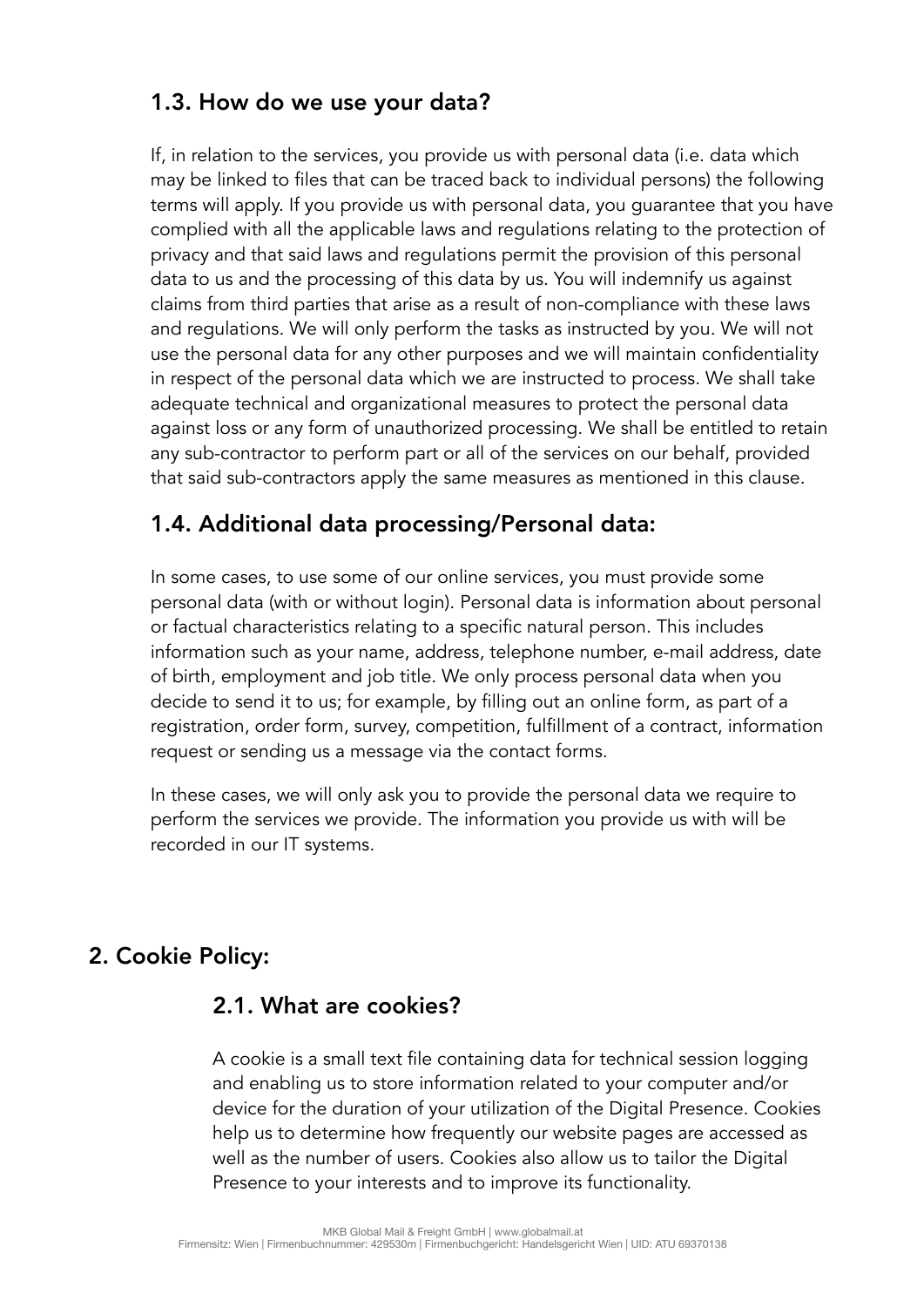We use "session cookies" and "persistent cookies". "Session cookies" are stored only for the duration of your visit to one of the pages on our website. "Persistent cookies" are stored to retain information about Visitors who repeatedly access one of the pages on our website. We use cookies to be able to offer you optimal user experiences, remembering your preferences and settings and presenting you varied website pages and new contents during repeated use.

#### 2.2. How do we use cookies?

Our web server places cookies in the memory of your computer and/or device. These cookies allow us an anonymous evaluation of general user behavior, based on the number of visitors, for the purpose of optimizing our Digital Presence.

You can also use our Digital Presence without cookies. However, most browsers accept cookies by default. You can prevent the saving of each cookie, or receive a warning from your browser before a cookie is saved, by changing your browser settings. Further information about these functions can be found in the help menu of your browser. Non-browserbased solutions do not offer this option. It may be that your use of certain functions or parts of our Digital Presence will be restricted or blocked if you prevent the use of cookies.

#### 2.3. Web analytics services:

We use different web analytics services, such as Google Analytics, a network analysis service provided by Google Inc. The web analytics services use cookies (see section 2.1), which evaluate the use of the Digital Presence in order to obtain website traffic information, improve our services and in order to provide a statistical evaluation of our visitor traffic. It is not possible to trace the identity of individuals during these operations. The information generated in this way may be transmitted to a server abroad and stored there. You can prevent cookies from being stored by adjusting the settings of your browser software accordingly (see section 2.2). Data collection and storage can be withdrawn at any time with future effect. For more information, see the Google Analytics privacy policy.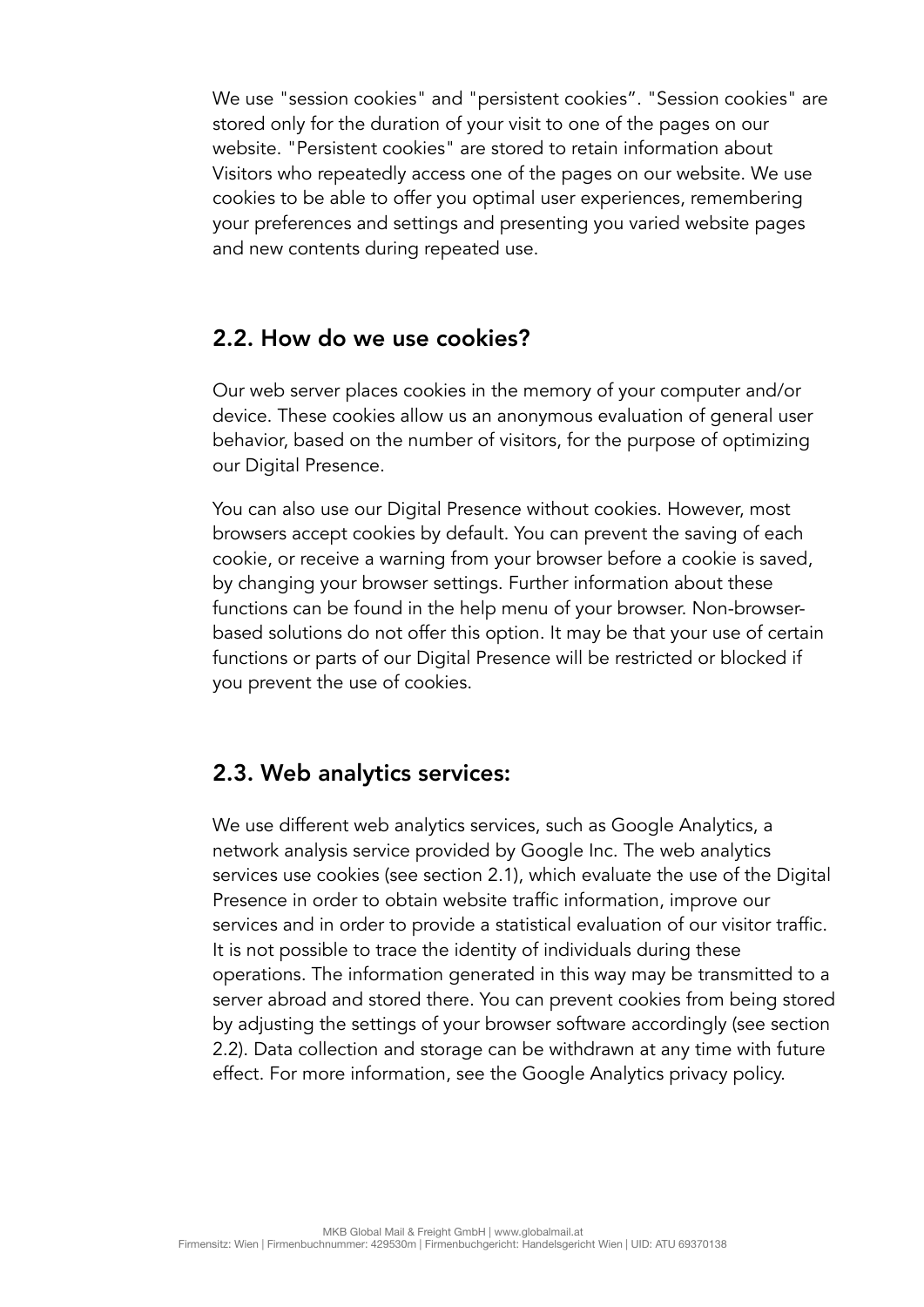## 3. Your rights:

## 3.1. Recht auf Zugang zu Ihren Informationen:

For any questions regarding the processing of your data, please contact us at the following address: MKB Global Mail & Freight GmbH, Hosndelgasse 8, 1220 Vienna, Austria or it@globalmail.at .

Should you wish to contact us by e-mail, please note that e-mails will be in an unencrypted form and will, therefore, be susceptible to the security risks typically associated with such methods of communication.

# 3.2. Amendment, blocking and deletion/withdrawal of consent:

If you would like any data to be amended, blocked or deleted, please apply together with a copy of your passport or ID to the following address: MKB Global Mail & Freight GmbH, Hosnedlgasse 8, 1220 Vienna, Austria or it@globalmail.at. If the deletion of any data is not permitted for statutory or contractual reasons or by commercial or tax law, in particular by statutory retention periods, the data will be blocked instead of deleted.

# 4. Security of your data:

The data we collect and save is treated confidentially and, using appropriate technical and organizational precautions, protected from loss or manipulation as well as from unauthorized access by third parties.

In certain cases, information exchanged between your computer and/or device and us is encrypted during transmission. We do not accept liability for any unauthorized access or loss or personal data that is beyond our control.

Our Digital Presence may contain links to other digital solutions which are outside our control and are not covered by this Data Protection Policy. If you access other digital solutions using the links provided, the operators of these digital solutions may collect information from you which will be used by them in accordance with their data protection policy, which may differ from ours.